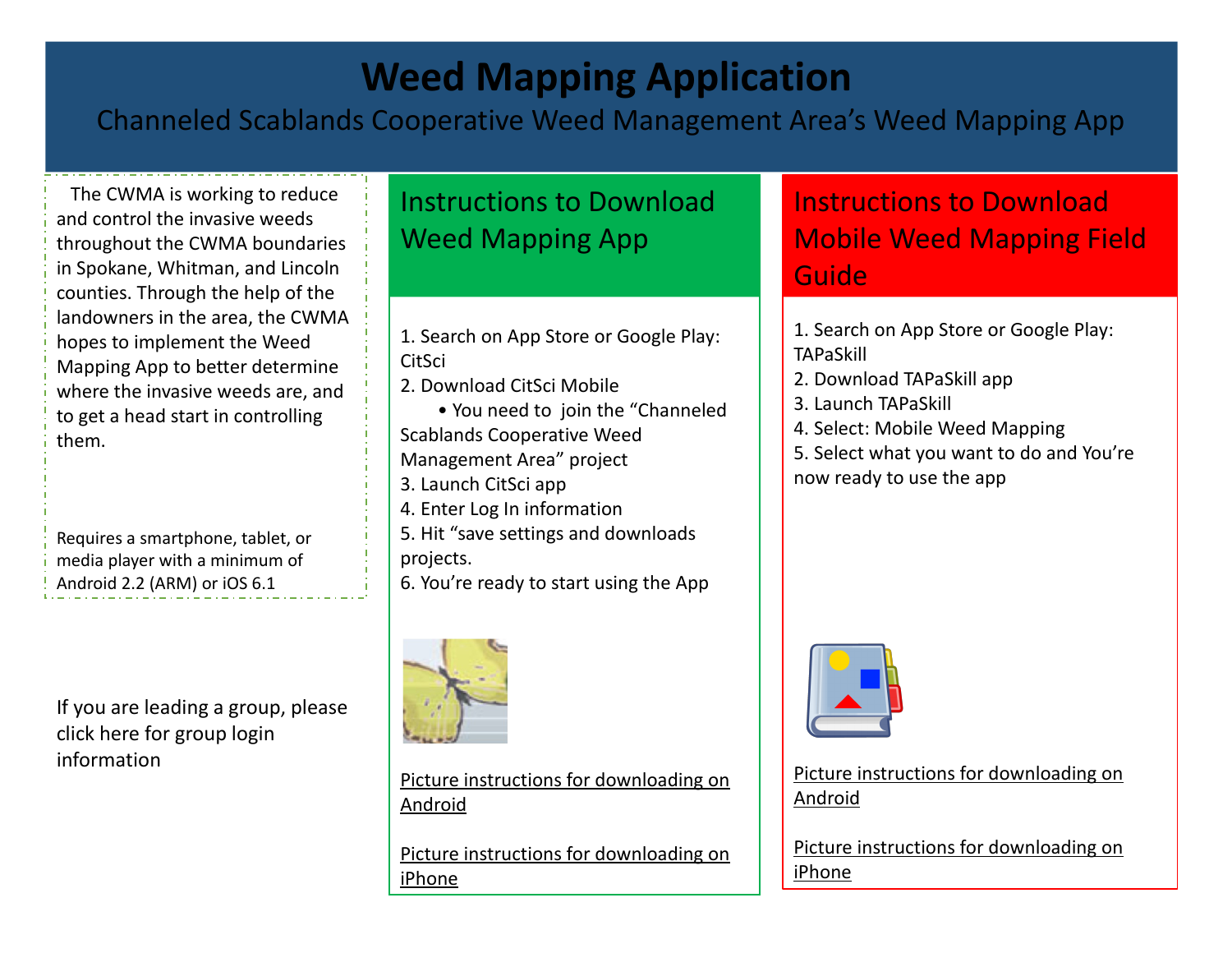#### Follow these instructions to install and set up CitSci Mobile on an Android phone



1. Go to the play store

 $\leftarrow$  riter CitSci<br>CitSci Mo<br>42 \*

**NU 3 4 62% #4:36 PM** 

2. Search CitSci and select the app



3. Install the app



4. Launch the App

5. Enter Log in Info and Hit Save Settings

Set Project Observatio

example

Save Settings and Help About Us

4a. If you are part of a weed mapping group ask your group leader for a login

4b. If you are not part of a weed mapping group follow the instructions on this slide to make a new login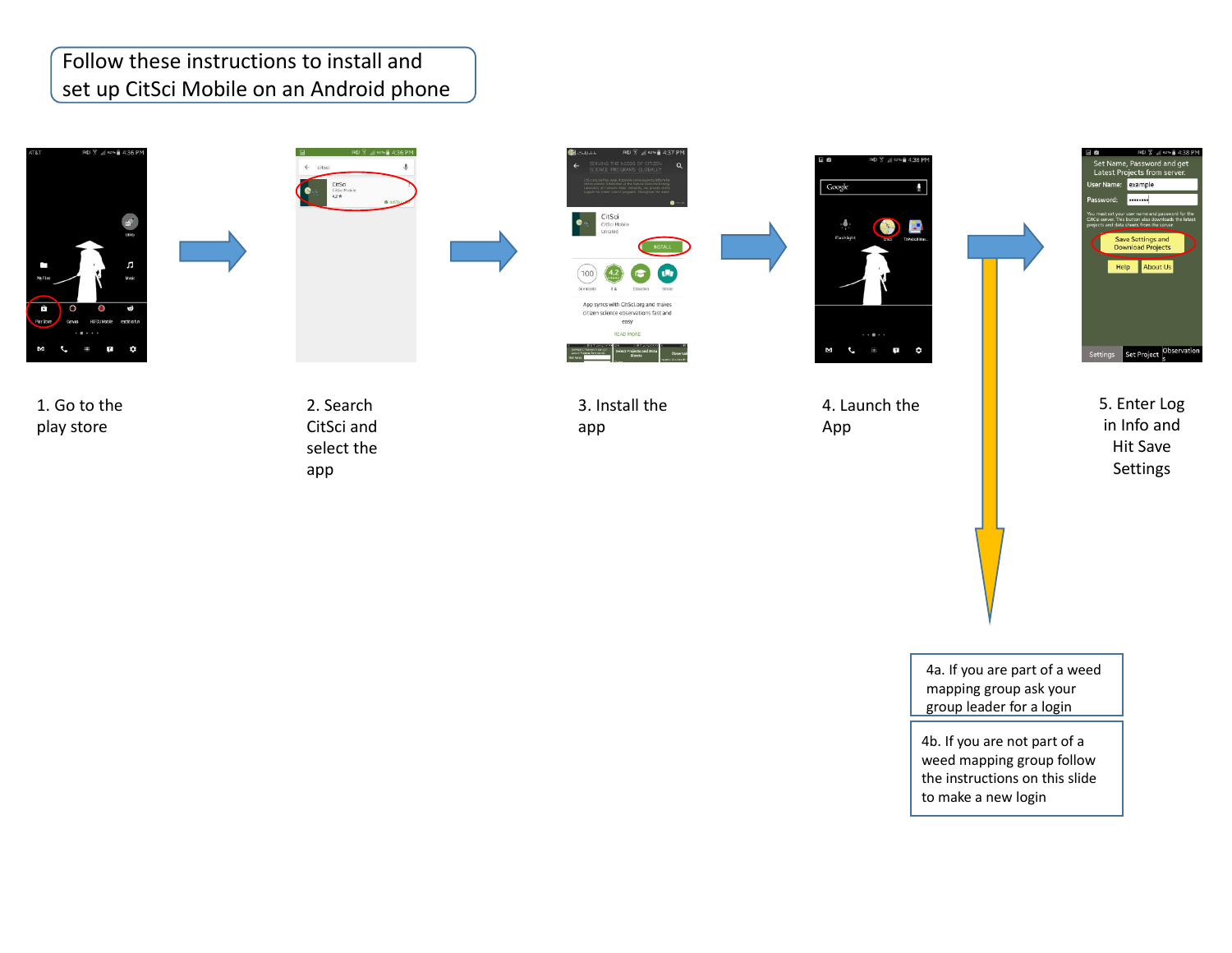#### Follow these instructions to install and set up CitSci Mobile on a iOS phone





 $\begin{picture}(120,140)(-20,140)(-20,140)(-20,140)(-20,140)(-20,140)(-20,140)(-20,140)(-20,140)(-20,140)(-20,140)(-20,140)(-20,140)(-20,140)(-20,140)(-20,140)(-20,140)(-20,140)(-20,140)(-20,140)(-20,140)(-20,140)(-20,140)(-20,140)(-20,140)(-20,140)(-20,140$ 

2. Search CitSci and select the app

4:10 PM

Q Search

 $\frac{1}{2}$  and  $\frac{1}{2}$ 

No Service  $\widehat{\infty}$ 



3. Install the app



4. Launch the App

5. Enter Log in Info and Hit Save Settings

Set Name, Password and get

Latest Projects from the server

**User Name** 

4a. If you are part of a weed mapping group ask your group leader for a login

4b. If you are not part of a weed mapping group follow the instructions on this slide to make a new login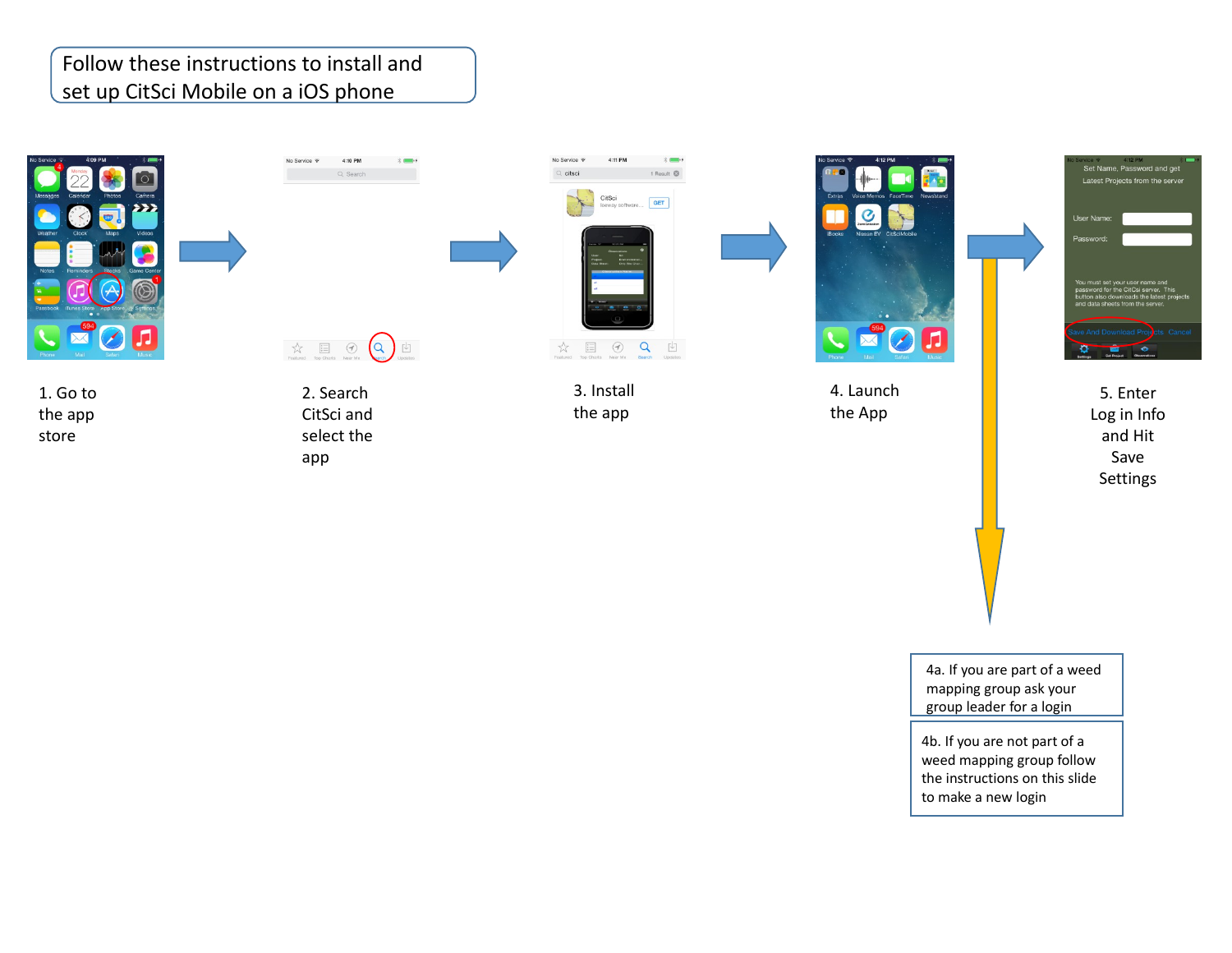Follow these instructions create a CitSci account and join the weed mapping project



1. Go to citsci.org and click the Sign Up! button

|                                                    | Join CitSci.org                                                                                                                                                                                                   |
|----------------------------------------------------|-------------------------------------------------------------------------------------------------------------------------------------------------------------------------------------------------------------------|
| <b>First Name</b>                                  | Afternoon shot same?                                                                                                                                                                                              |
| Last Name                                          | <b>Effects</b> your destinguist?                                                                                                                                                                                  |
| Email                                              | <b>THE R. P. LEWIS CO., LANSING.</b>                                                                                                                                                                              |
| Login                                              | <b>The Sales</b>                                                                                                                                                                                                  |
| Passaged                                           | What Emergins View Arber and                                                                                                                                                                                      |
| Contem Pennanni                                    | <b>FURSI ARRIVER</b>                                                                                                                                                                                              |
| <b>NV</b> Finle<br><b>Call Oliver Scientist</b>    | <b>California Constitution</b>                                                                                                                                                                                    |
| Receive Oktobarg un<br>LIDEITAK                    |                                                                                                                                                                                                                   |
| Terre & Conditions (1) New York Terrent automation |                                                                                                                                                                                                                   |
| <b>ISR</b>                                         | (1) The quality and completeness of cabi cannot be guaranteed. Users employ these cats at their cust-                                                                                                             |
| <b>Businessmann</b>                                | (2) Users must publicly acknowledge. In conjunction with the size of the data, the data providers inhous<br>data they have used. Data servicion may neavire additional attribution of specific collections within |
| Enter what you<br>ses:                             |                                                                                                                                                                                                                   |

2. This screen will come up next just fill in the required information



3. Click the projects button on the top of the screen





4. In the search bar search: channeled Click Join and you're all set!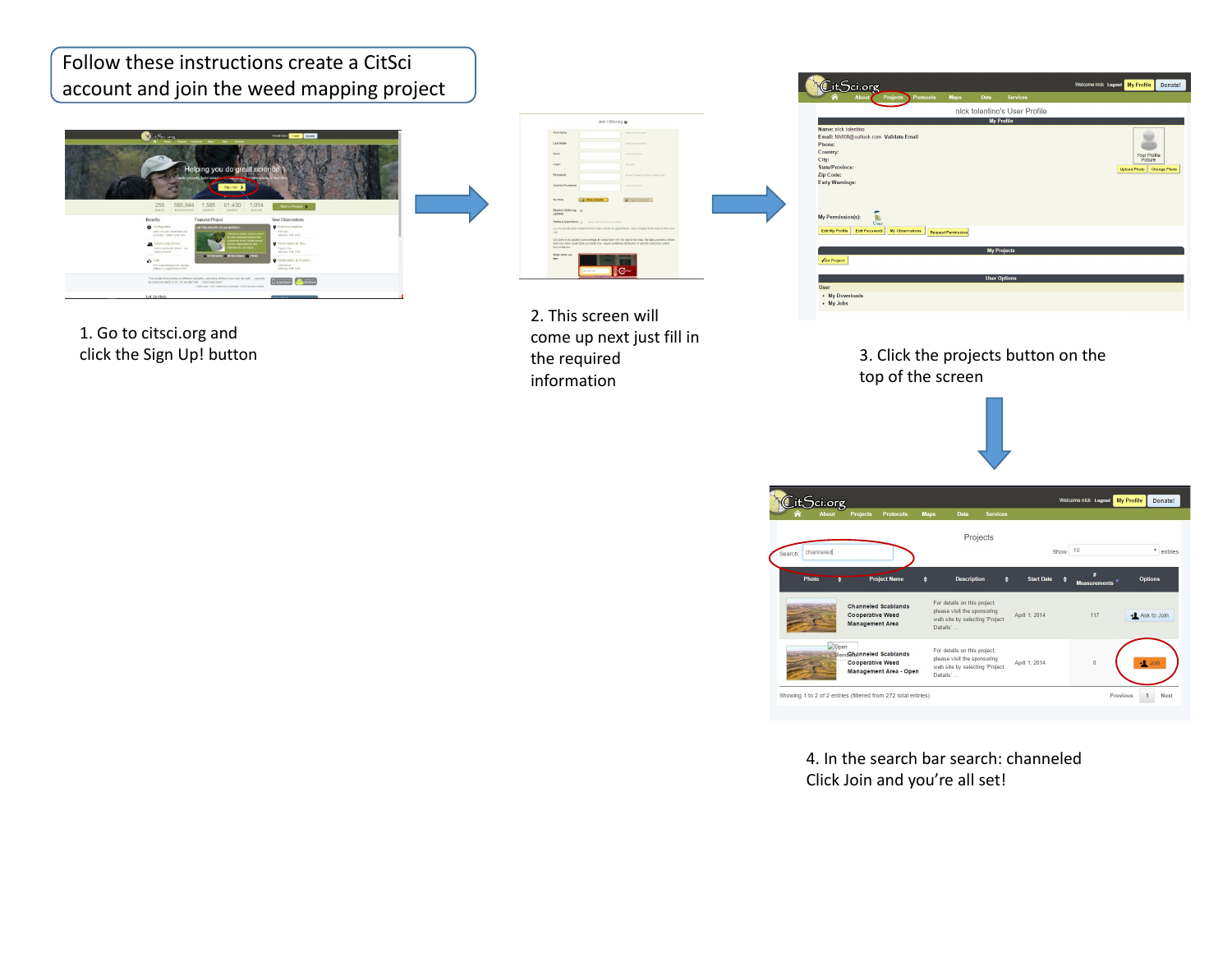#### Follow these instructions create a Email account for you're group

If you want to take a group of people out to map weeds we require that every person has a Citsci account or you all share one CitSci account and every account requires a valid email.

Follow these steps to make the email and a Citsci account for your group.

#### Step 1: create the email address

| One account is all you need                                | Name                                                           |                          |                                                   |  |
|------------------------------------------------------------|----------------------------------------------------------------|--------------------------|---------------------------------------------------|--|
|                                                            | EWU                                                            | Student1                 |                                                   |  |
| One free account gets you into everything Google.          |                                                                |                          |                                                   |  |
|                                                            | Choose your username                                           |                          |                                                   |  |
| GMR<br>$\sim$                                              | owmaStudent1                                                   | @gmsil.com               |                                                   |  |
|                                                            | Create a password                                              |                          |                                                   |  |
|                                                            |                                                                |                          |                                                   |  |
| Take it all with you                                       |                                                                | Confirm your password    |                                                   |  |
| Switch between devices, and pick up wherever you left off. |                                                                |                          |                                                   |  |
|                                                            | Birthday                                                       |                          |                                                   |  |
|                                                            | February                                                       | $\hat{\mathbf{v}}$<br>12 | 1990                                              |  |
|                                                            |                                                                |                          |                                                   |  |
|                                                            | Gender<br>Other                                                |                          |                                                   |  |
|                                                            |                                                                |                          |                                                   |  |
|                                                            | Mobile phone                                                   |                          |                                                   |  |
|                                                            | <b>HILL-</b>                                                   |                          |                                                   |  |
|                                                            | Your current email address                                     |                          |                                                   |  |
|                                                            |                                                                |                          |                                                   |  |
|                                                            | Prove you're not a robot                                       |                          |                                                   |  |
|                                                            | Skip this verification (phone verification may be              |                          |                                                   |  |
|                                                            | required)                                                      |                          |                                                   |  |
|                                                            |                                                                |                          |                                                   |  |
|                                                            |                                                                | $\sigma_{\perp}$         |                                                   |  |
|                                                            |                                                                |                          |                                                   |  |
|                                                            | Type the text:                                                 |                          | C +> E                                            |  |
|                                                            | 014                                                            |                          |                                                   |  |
|                                                            | Location                                                       |                          |                                                   |  |
|                                                            | <b>United States</b>                                           |                          |                                                   |  |
|                                                            |                                                                |                          |                                                   |  |
|                                                            | V I agree to the Google Terms of Service and<br>Privacy Policy |                          |                                                   |  |
|                                                            |                                                                |                          |                                                   |  |
|                                                            |                                                                |                          | Noxt step                                         |  |
|                                                            |                                                                |                          |                                                   |  |
|                                                            |                                                                |                          | Learn more about why we ask for this information. |  |

- 1. Fill in The first and last name field to whatever you want
- 2. Fill in what you want the username to be. (Try to make it something relevant and easy to remember. The example uses cwmaStudent1 because this is for a class of students)
- 3. Make a easy password that can be used for this account and every account you make after.
- 4. Put a reasonable birthday (Any date before 2000 but after 1900)
- 5. Select a gender (It does not matter what you pick)
- 6. Skip Mobile phone and Your email address fields
- $7.$  Do the verification
- $8.$  Be sure to check the box with the terms and conditions and hit next step

You are all done! Do this for however many are in your group

Continue to creating Citsci accounts on this slide

If you plan on sharing one account with the whole group, After creating the CitiSci account follow the instructions on this slide to learn how to help identify individual group members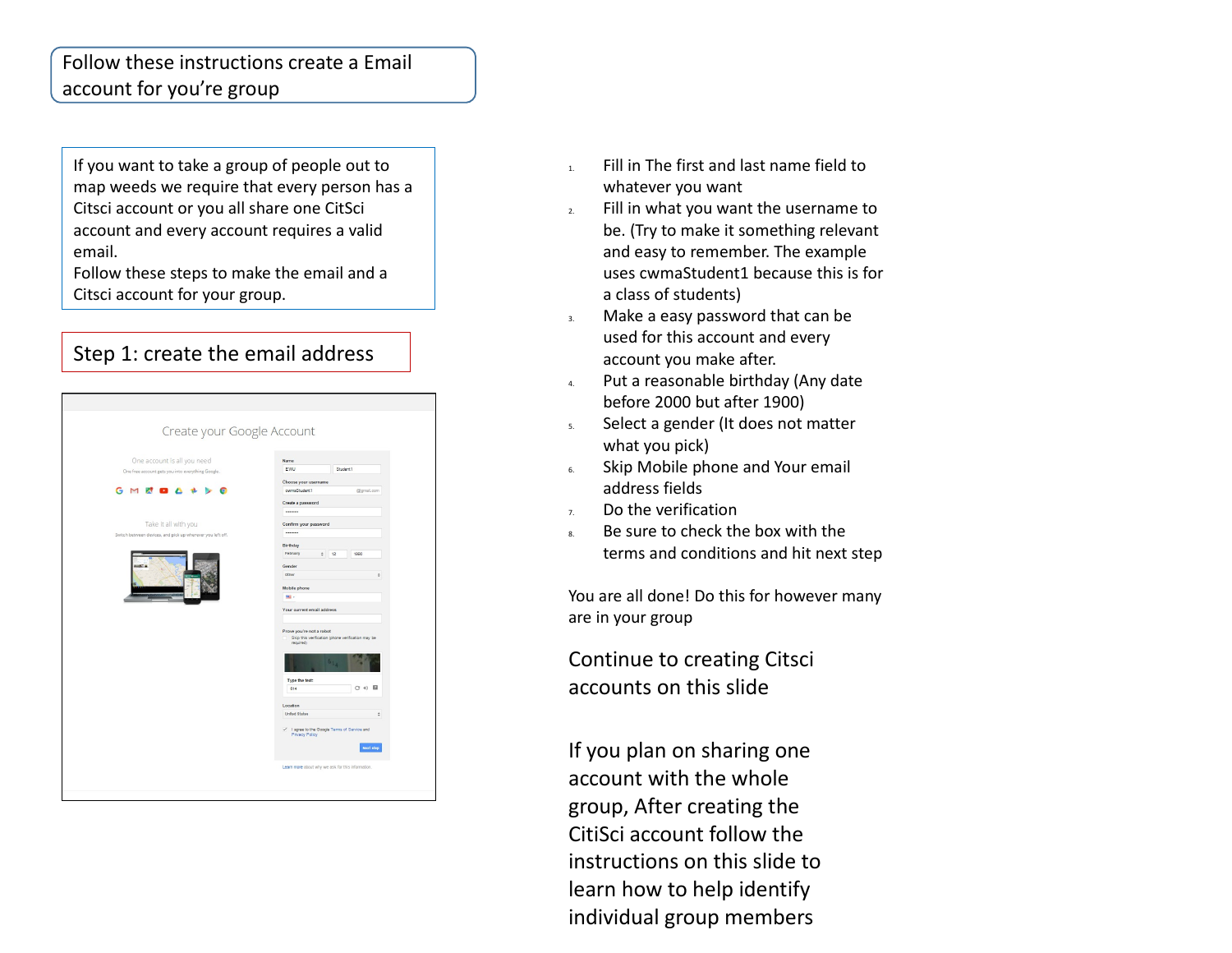When logging in an entry for a weed in the name field please follow these instructions



Section